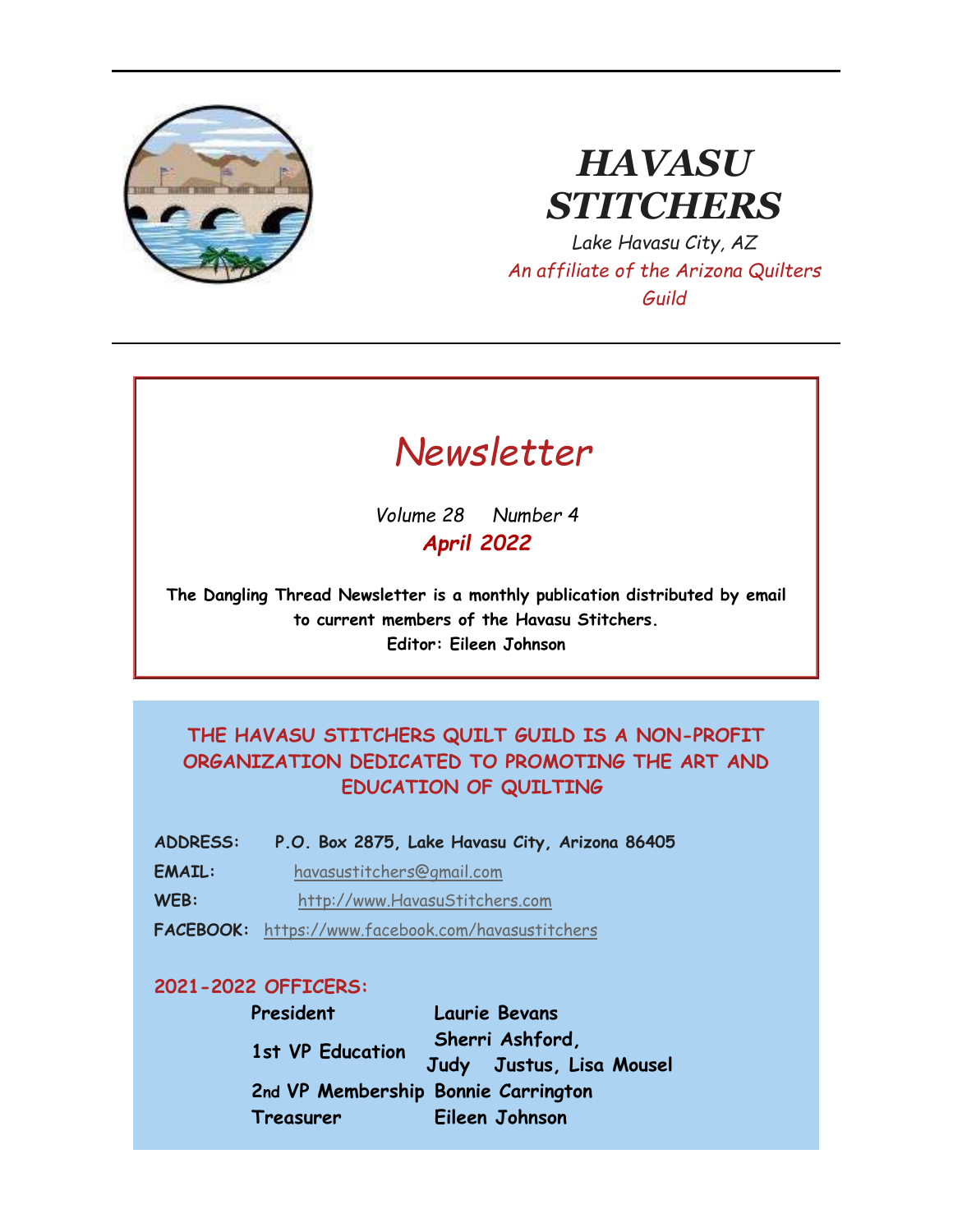#### **Secretary RoseAnne DiMarco**

**.**

**BOARD OF DIRECTORS MEETINGS are scheduled for the first Thursday of the month at a location determined by the board in Lake Havasu City, AZ. Times/dates are subject to change based on other events, so please confirm by email.**

**GENERAL MEETINGS are scheduled for the second Thursday of the month at 6:00 PM at the Quality Inn, 271 S. Lake Havasu Avenue, Lake Havasu City, AZ. Times/dates are subject to change based on other events, so please confirm by email.** 



**Spring is here! It looks like some of our winter members will be leaving us to go home. We will be sad to see you go! I hope you enjoyed the guild this year and all our new activities. Remember to renew on-line. Your renewal will give you access to Facebook and any virtual workshops or lectures with Havasu Stitchers and AQG. Safe travels. We hope to see you next year!**

**A note to the rest of our members. Our website is not fully functioning yet. We have a glitch with our email. I**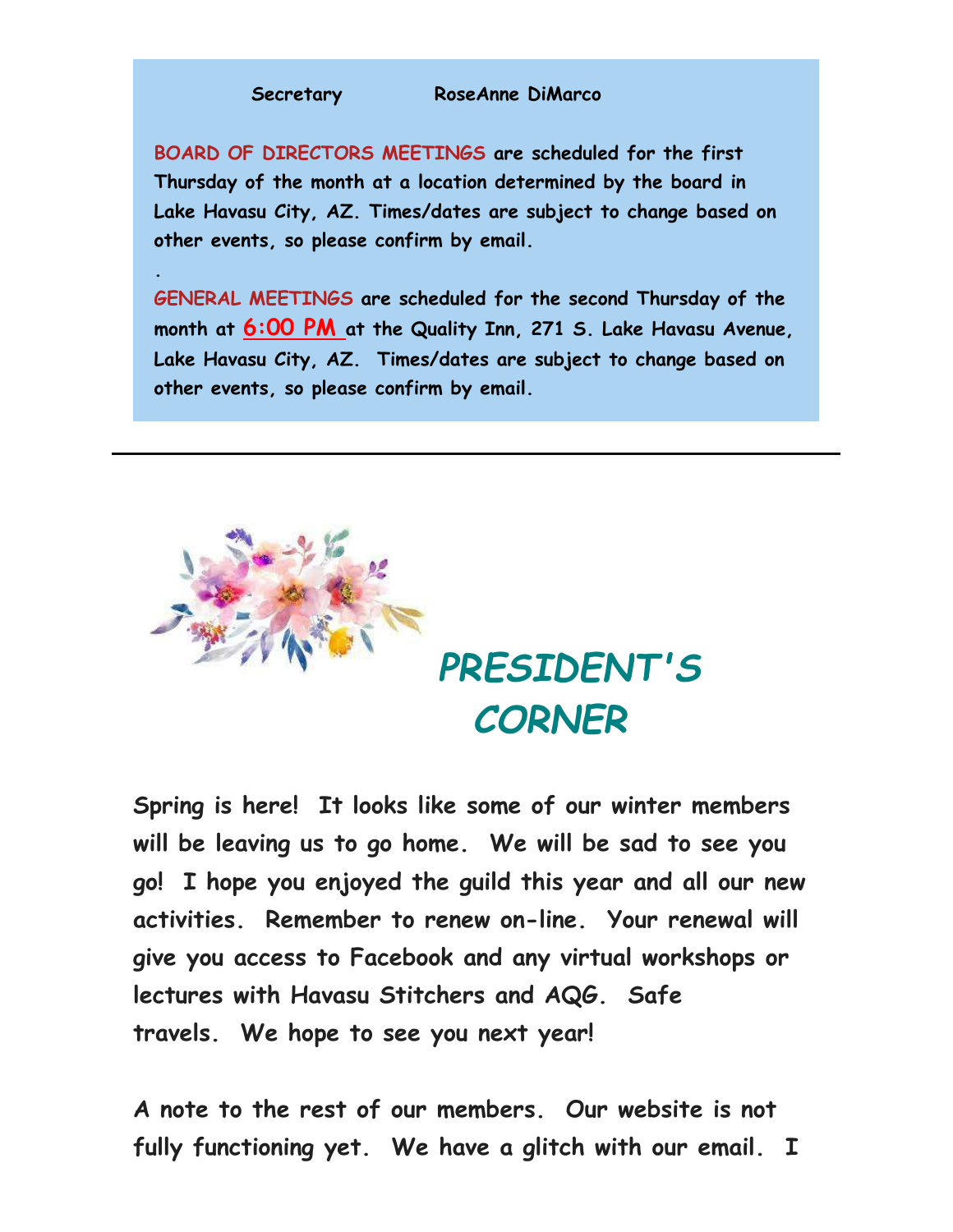**am in the process of proving our non-profit status so our email will be free to the guild. Hopefully that will be resolved soon. Once our email is enabled you may get a lot of emails at first, especially if you signed up for classes. They are building up inside the website as we wait to enable the email feature. Bear with us please.**

**Happy Sewing!!**

**Laurie Beavans, President**



# **Dates to Remember**

# **Events**

**National Quilt Day - March 25, 2023 and then every other year**

- **Quilt Show - February 2-3, 2024 and then the first weekend in February every other year**
- **Christmas Party - December 11th at Quality Inn. Cost will be \$25.00**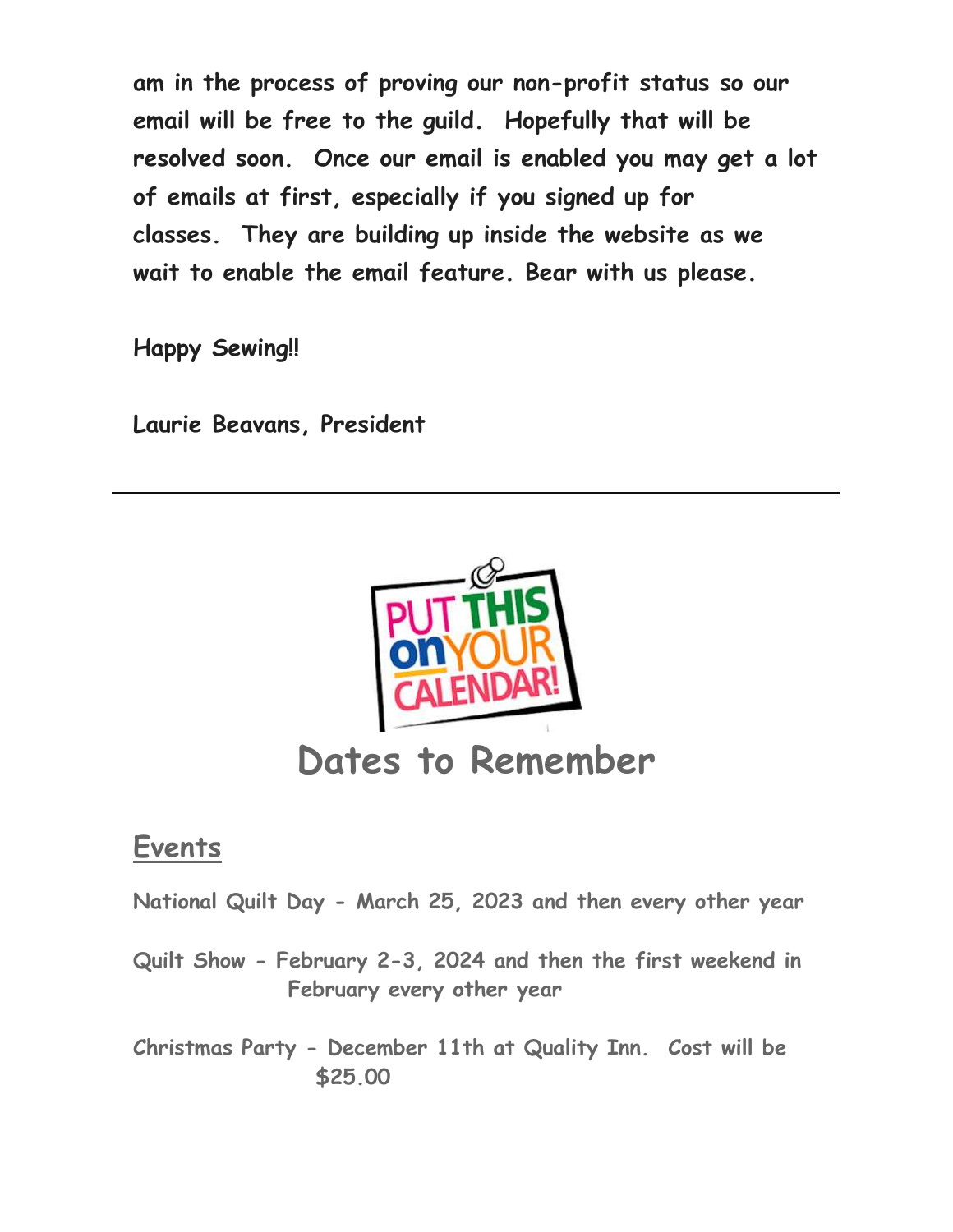# **Meetings**

**Havasu Stitchers Board - Board meeting will be on April 7th at the Aquatic Center starting at** [3pm.](http://3pm.in/) in **the Welcome Wagon Room. The next meeting will be MY 5th at the Aquatic Center starting at 3pm.**

**Havasu Stitchers Monthly Meeting - April 14th at 6pm at the Lake Havasu City High School Library. (Look at the map) The next meeting will be May 12 at the Quality Inn at 6pm.**



**The RED LINE is where you need to drive after entering the school at the Palo Verde and Kiowa stop light. The Red X is the library and handicap parking is right in front of the building and has a walkable ramp to get to the door. At the top of the map is where other members can park and walk to the library. It is a short distance.**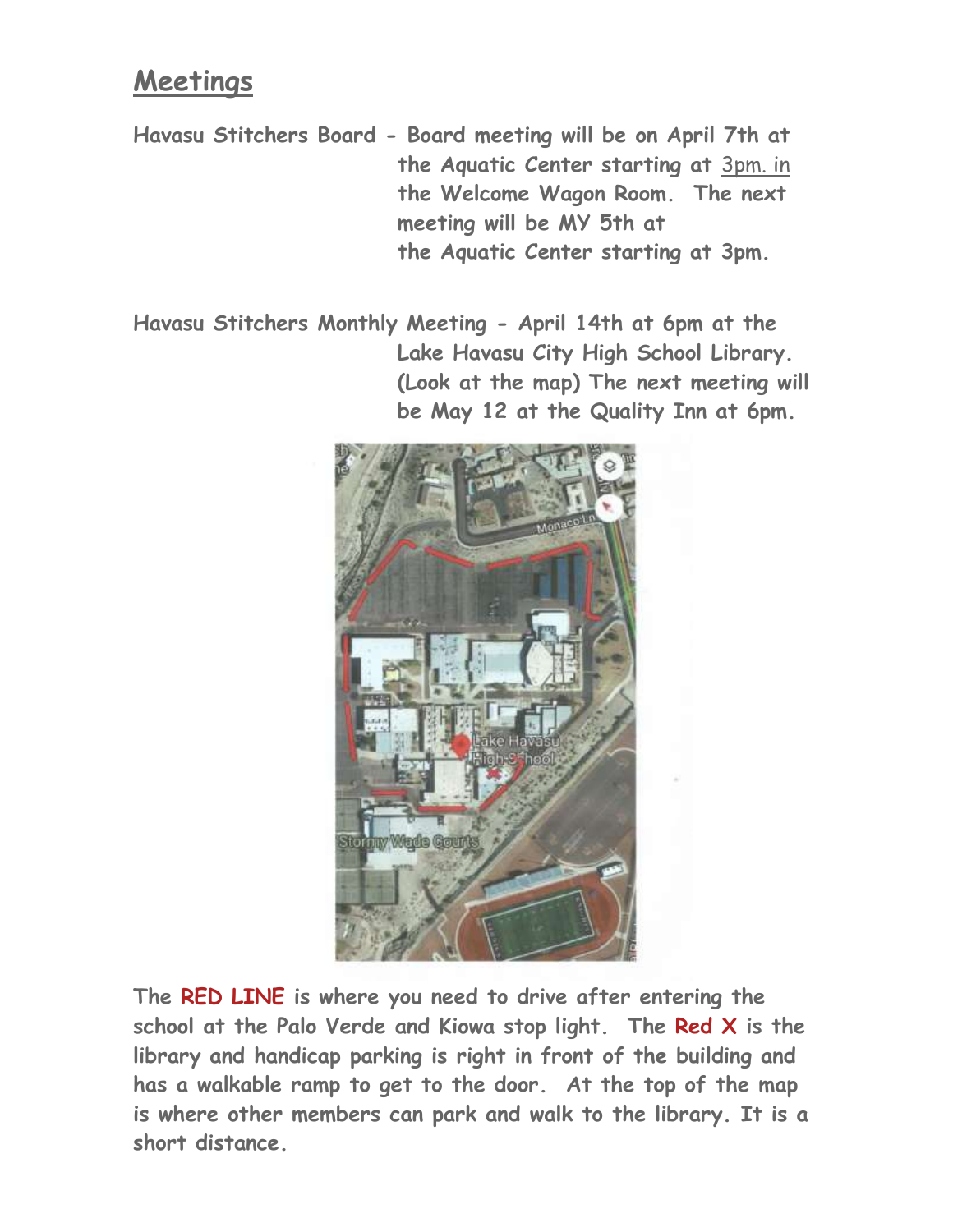**Community Outreach - Join the ladies at Fabrics Unlimited every third Wednesday from 9am to 1pm to help organize, cut and sew items for the community.** 

## **Education Classes**

## **April**

**1st Quail Covey with Ann-Cost \$10-Ac 153/154-9an to 4pm. One seat available.**



- **14th- Quilt Care with Sherri (Academy Class)-Cost \$5-QI-5pm**
- **14th-Trunk Show by Bobbie Bergquist at the general meeting.**
- **15th- Stained Glass Class with Bobbie Bergquist at Quality Inn from 8:30am to 4pm-Cost \$70. Seats available.**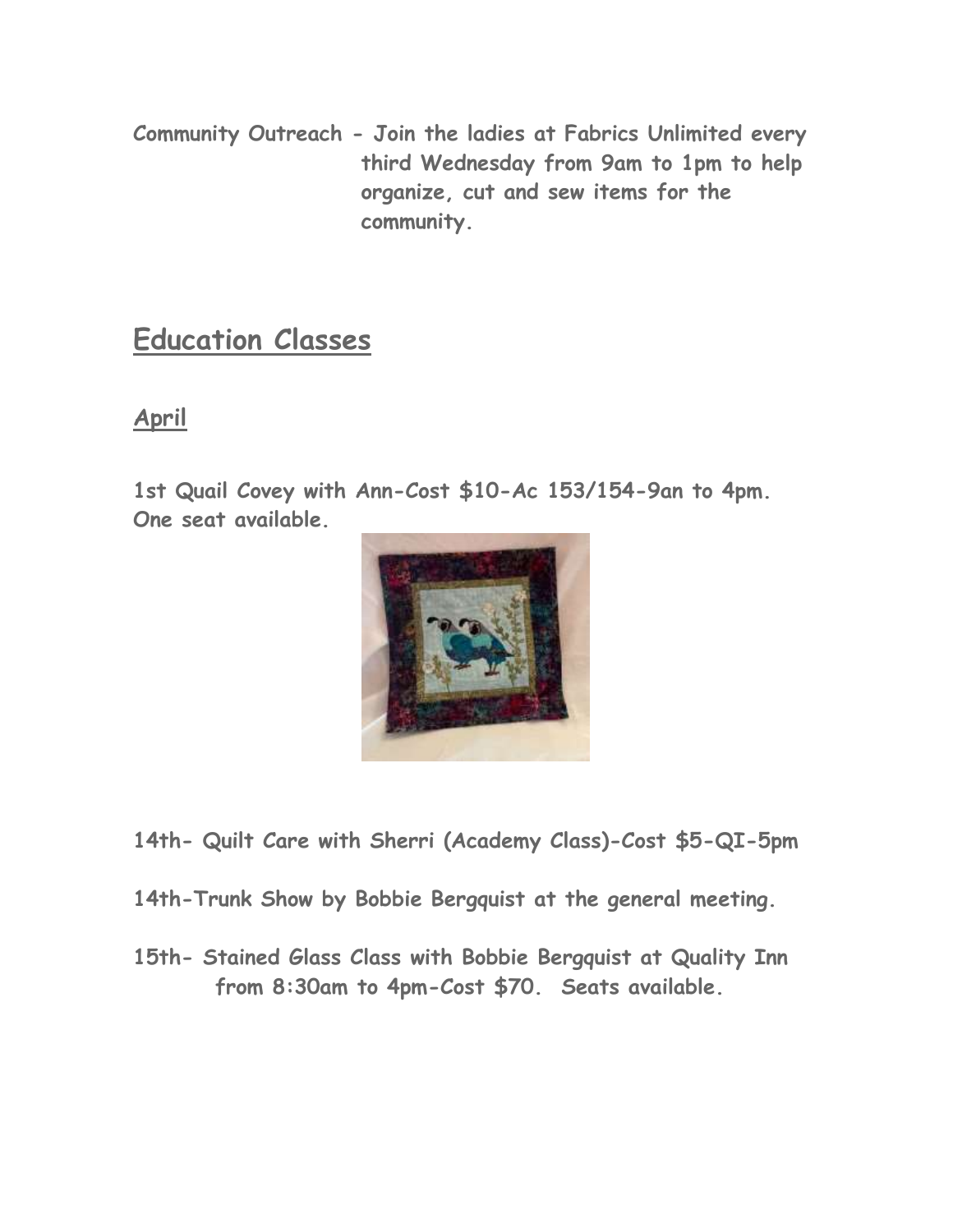

**18th-Duffle/Getaway with Sarah and Diane-Cost \$10-AC 153/154 9am to 4pm. Seats available.**



**22nd-Free Motion with Linda (DYMT Class)-Cost \$10-AC 153/154 9am to 4pm. Class is full with a wait list.**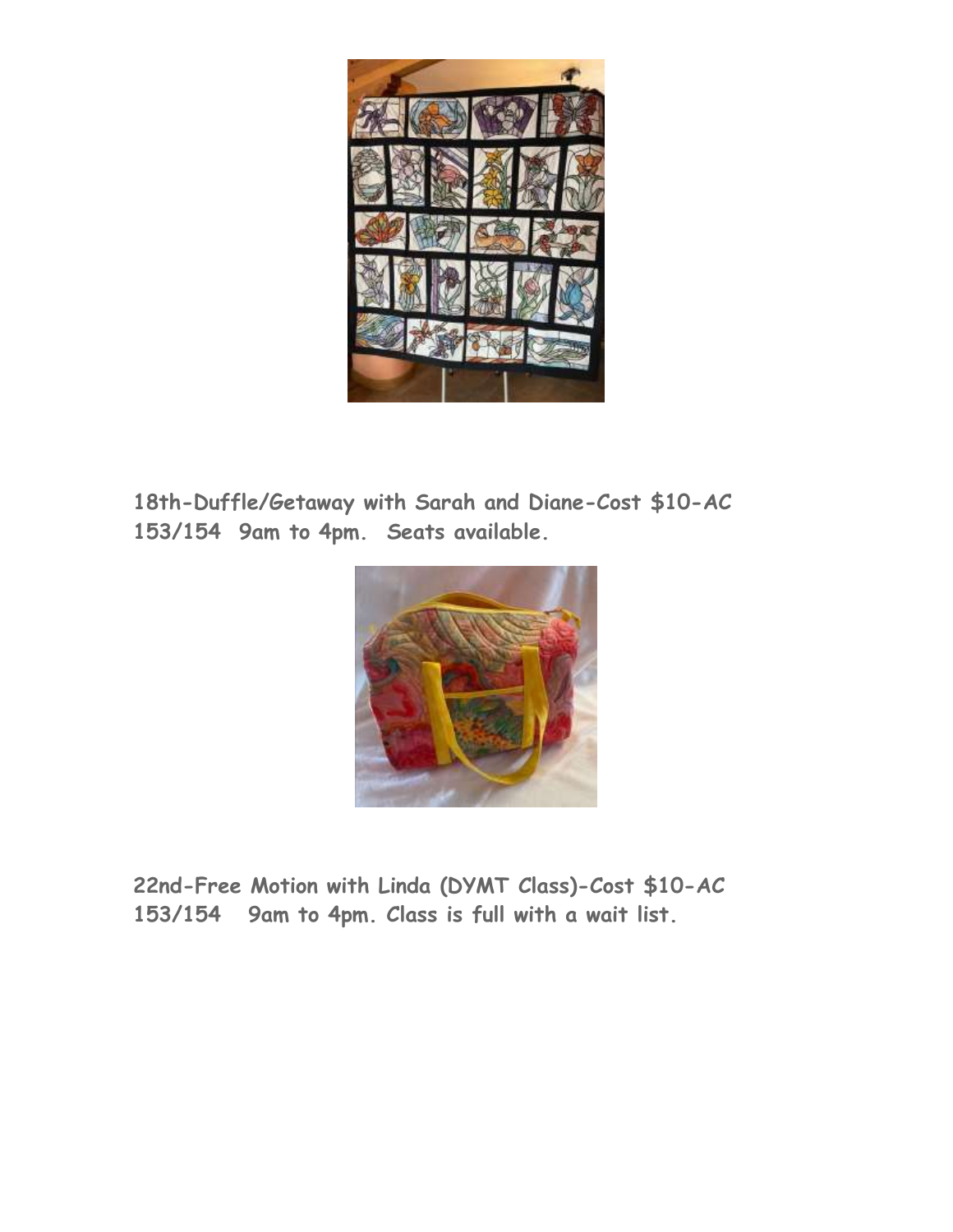

**26th -Task It Basket with Lisa (DYMT Class)-Cost \$10- Ac 153/1154-9am to 4pm. Seat available.**



**29th-Free Motion with Linda (DYMT Class)-Cost \$10-AC 153/154-9am to 4pm. Class is full with a wait list.**

## **May**

**10th-Witch with Ann-Cost \$10-AC153/154-9am to 4pm. Class is full with a wait list.**

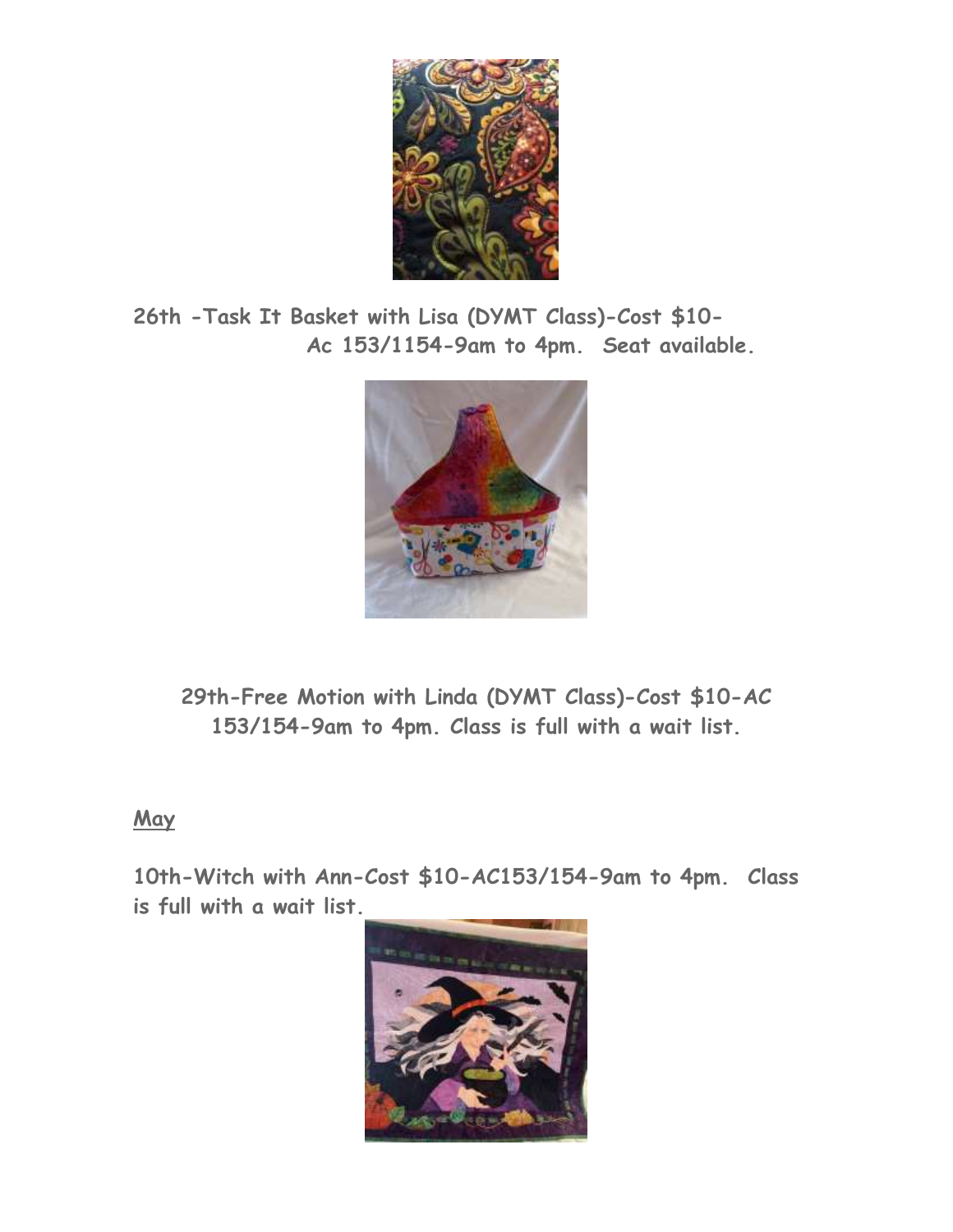**13th-Free Motion with Linda (DYNT Class)-Cost \$10-AC 153- 154-9am t0 4pm. Class is full with a wait list.**

**17th-Witch with Ann-Cost\$10-AC 153/154-9am to 4pm. There is one seat available.**

**20th-Armchair Tool Caddy with Lisa-Cost \$10-AC 153/154-9am to 4 pm Seats available.**

## **Sewing Circles**

**Ya Ya Sewing Sisters group is meeting on Saturday, April 2nd in room 153/154 at the Aquatic Center from 8am to 5pm. There are seats available.**

**Sew N So's group is meeting Tuesday April 26th in room 155/156 at the Aquatic Center from 8am to 5pm. This is full but a wait list on the website.** 

**Call or email Laurie Bevans (**[rockla18@yahoo.com](mailto:rockla18@yahoo.com) **or 928-302- 0971) to sign up.** 

# **COMMITTEE NEWS**

### **COMMUNITY OUTREACH - Cristy Marxsen**

**Happy Spring! Deliveries have just been made to several facilities and 122 items are now in the possession of appreciative recipients. Thank you for all your help. If you are interested in being part of the Community Outreach Committee with the guild, please let us know. It takes a**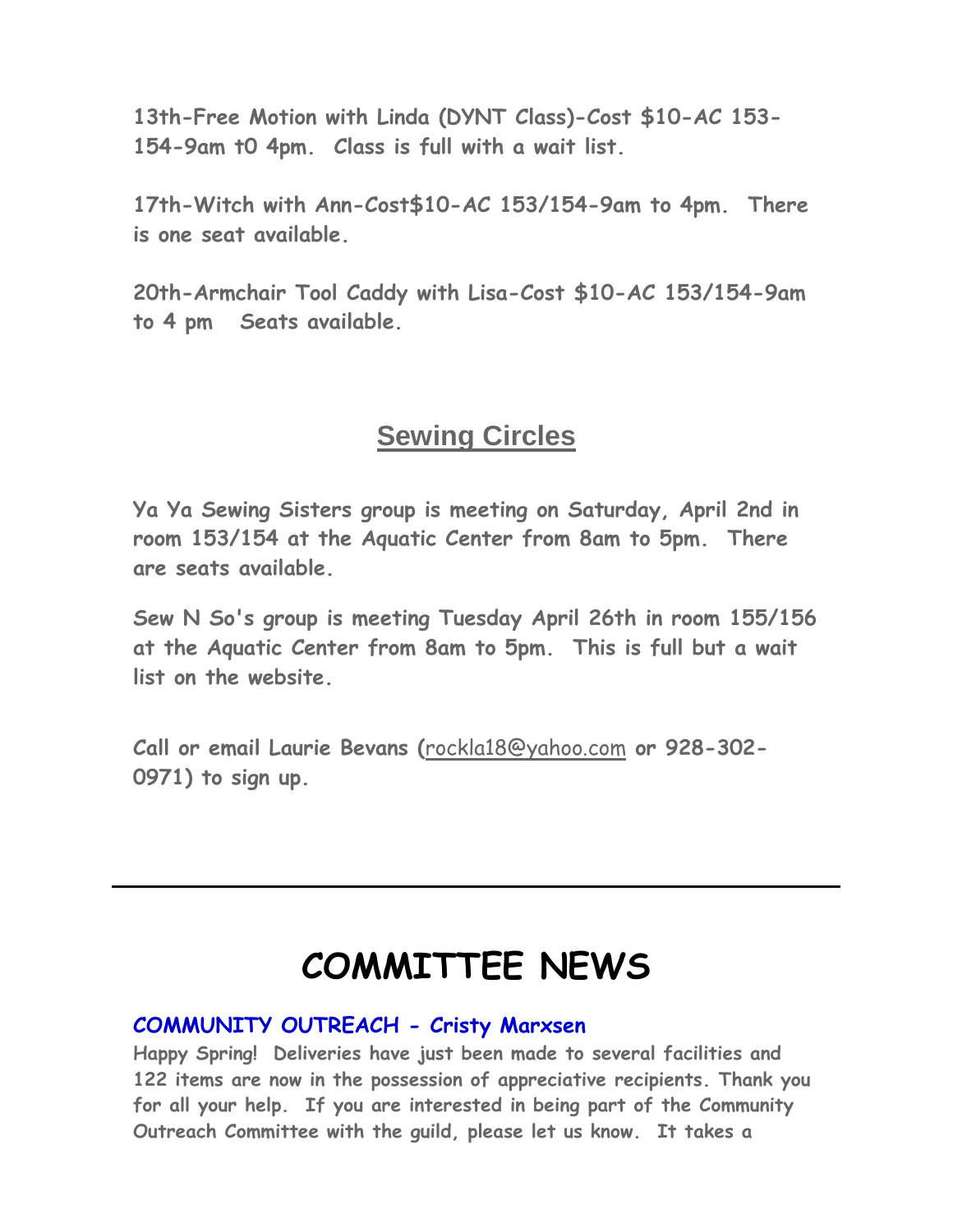**village! Call Cristy at 760-617-6245 if you have questions.** 

### **MEMBERSHIP - Bonnie Carrington**

**We have 157 members. Address book are available from Bonnie at the guild meetings. We are asking all members to renew on our NEW website. You may pay with a credit card through Affinity Pay which is very secure or you may mail a check. There are 2 people without emails. We will manually renew them. There is also a link on the membership page to link you to the AQG website to renew there. Call Bonnie Carrington if you have questions (562- 335-1392).**

**--**

**SUNSHINE - Georgeann Dodge She will be sending cards and ecards to members in need of comfort.** 

#### **TRANSITION HOUSE - Jackie Mochan**

**The guild is collecting donations for the Havasu Community Health and Catholic Charities at each general meeting. Please donate toiletry items and help your community! Non-perishable food item will be taken to the Food Bank. You can also bring clean used T-shirts and NEW WHITE SOCKS ONLY to the next meeting. If you have laundry pods you are not using, please bring them too. Jackie has visited with several places here in town that can use these items.** 

#### **LIBRARY - Winnie Pratt**

**The Havasu Stitchers Library has books for \$1 each, magazines 25 cents each or 5 for \$1, and patterns \$1 each. Buy, use, and donate back so we can sell it again. If you have large donations, I will be happy to pick them up at your home. Just email or call Winnie Pratt,** [birdwatcher613@gmail.com](mailto:birdwatcher613@gmail.com) **or 928-846-1498.**

#### **HOSPITALITY - Zola Stuart**

**We are now collecting donations for our snacks. Fifty cents or whatever you can at each meeting. We will purchase snacks. Any excess will be saved for our end of year party. You may still bring a snack if you choose just let us know. The donation jar will be by the snacks.** 

#### **BROWN BAG CHALLENGE 2022 - Melody Myers**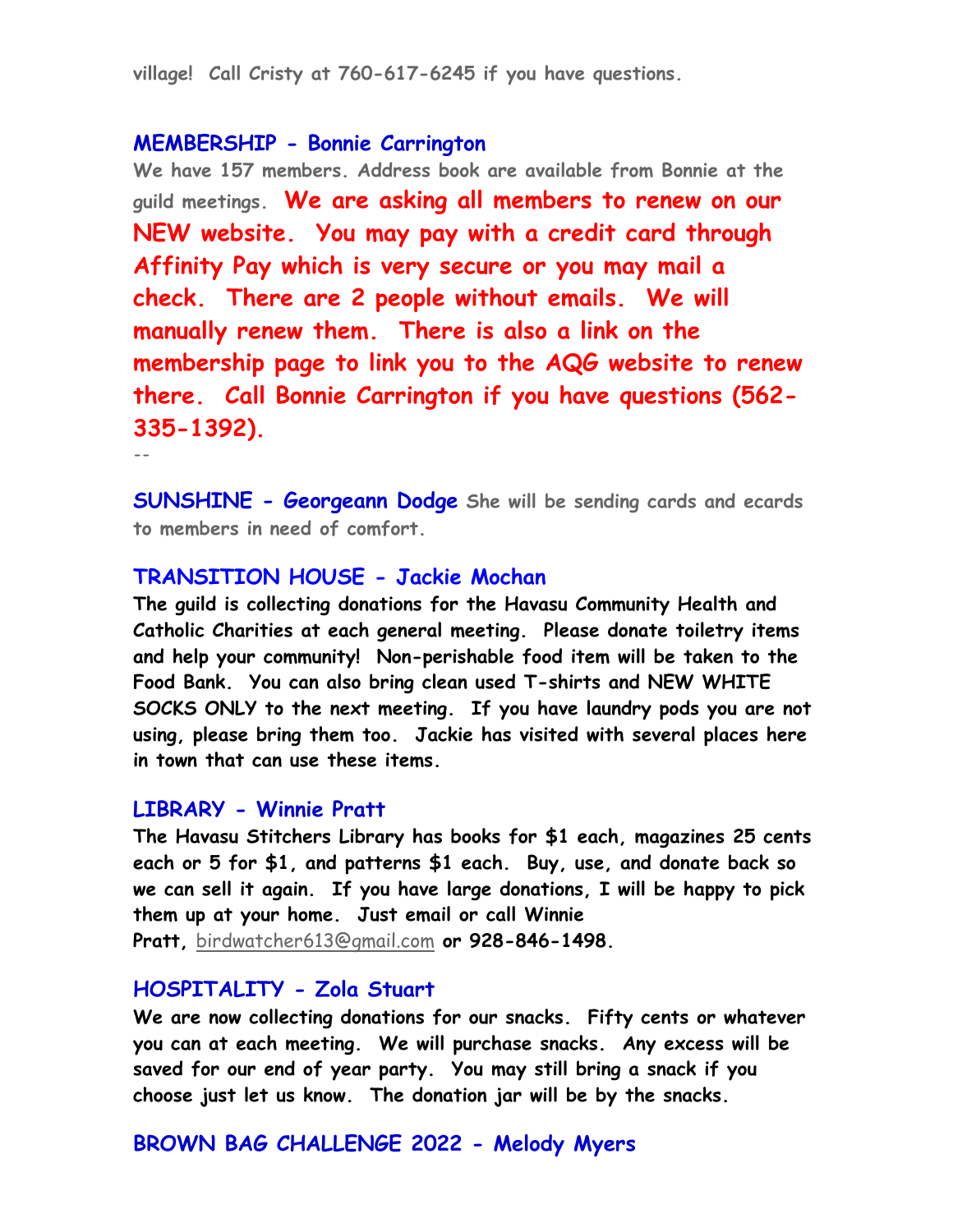**Work on your block and remember you deadline is the November Guild meeting.** 

#### **WAYS AND MEANS - Jackie Mochan**

**Queen of Diamonds has returned and starting at \$50.00.**



# **How to Zoom and Zoom Class Etiquette**

**Many of us have no idea how Zoom works and what we have to do. The guild is holding this class on April 7 at 1pm at the Aquatic Center in Room 153/154 to help all of us understand how it works and what we have to do. Plan to attend so you can enjoy other quilt classes online through Zoom.** 



### **GOLDEN ANNIVERSARY**

**Will you celebrate your 50th Wedding Anniversary in the near future? If so, let one of the officers know and Havasu Stitchers will congratulate you for this milestone with a special Anniversary Gift at a general meeting!**



**Happy Birthday to these Stitchers!**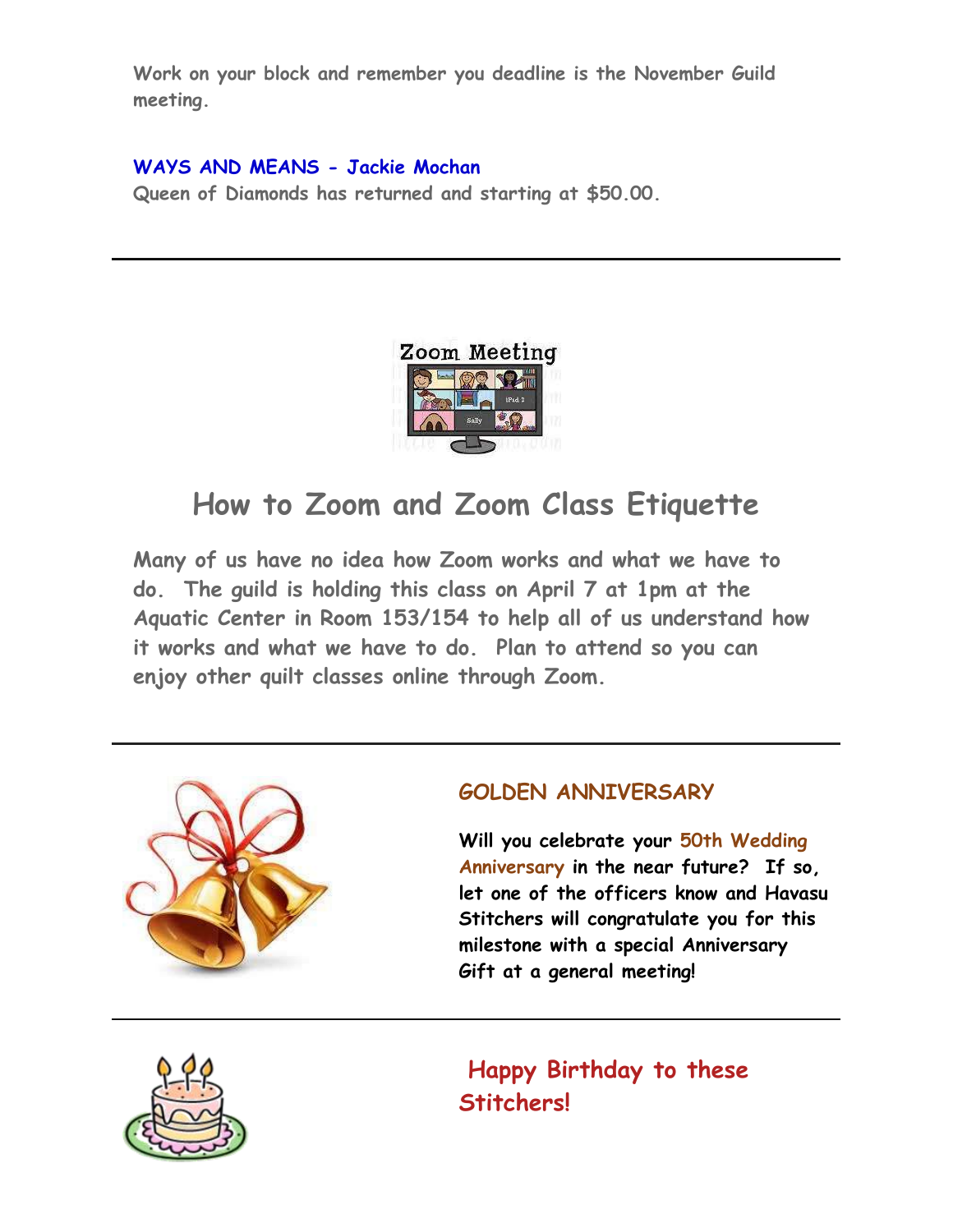## **We hope your Special Day is GREAT!**

| <b>Janet Mahan</b>    | April 5  |
|-----------------------|----------|
| <b>Rita Vokal</b>     | April 5  |
| Terri Gasperone       | April 7  |
| Anna Tuecke           | April 9  |
| <b>June Price</b>     | April 10 |
| Dottie Holman         | April 10 |
| <b>Shannon Dion</b>   | April 11 |
| <b>Phyllis Barton</b> | April 18 |
| <b>Carol Bodman</b>   | April 19 |
| Lisa Mousel           | April 20 |
| <b>Andy Walker</b>    | April 22 |
| <b>Geneva Horning</b> | April 23 |
| Linda Carter          | April 26 |
| Georgeann Dodge       | April 27 |
| Angie Wright          | April 28 |



## **Donations Accepted!**

**Please keep your Guild in mind when organizing your stash!**

 Bring it to the "Take it or Leave it" Table at a general meeting.

 Gift it to the Community Outreach group

**Havasu Stitchers General Meeting March 10,2022 By Roseanne DiMarco-Burnham, Secretary Havasu High School**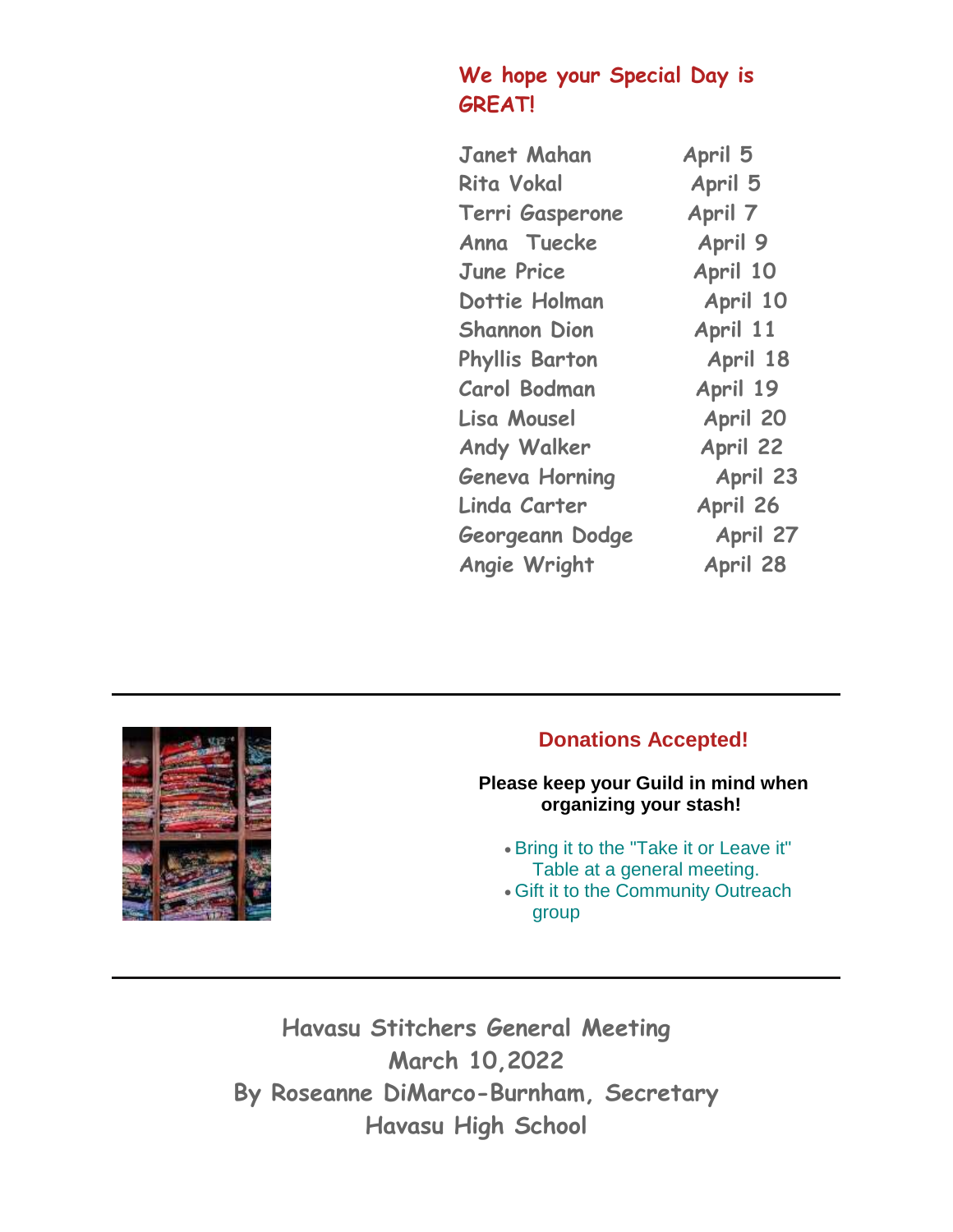**The meeting was called to order at 6pm by President, Lauire Bevans.**

**Business: Last month minutes will be filed as presented. Eileen Johnson has accepted the position of temporary Treasurer and continues as our Newsletter Editor. The Board needs to address non-members attending classes and AQG \$10 membership, also the number of meetings non-members are allowed to attend without paying full membership.** 

**Guests: six guests attended only five stood-Cindy Copper, Debbie Gibbson, Coral Sefert, Mike Qualls and Terri Whitney.**

**Treasurers Report: Eileen Johnson gives the account assets as \$49,746.18 in our checking account; last month income \$1,079.00; Last month expenses \$4,318.00. These amounts will be more manageable amounts in the near future.**

**Membership Report: Bonnie Carrington reports 157 members. Please pick up your name badges. We had 57 members present.**

**Ways & Means Report: Queen of Diamonds pot is starting new tonight at \$25.00.**

**Nomination Committee Report: Cathy Geer speaks regarding upcoming elections timeline (schedule needs to be on-track). On April 14th, the committee will introduce nominees. May meeting is the vote and the committee is hopeful all positions will be filled. June is when the elected member will take their positions. Open positions are: treasurer, quilt show chair(looking for cochairs), historian, London Bridge Days, publicity and**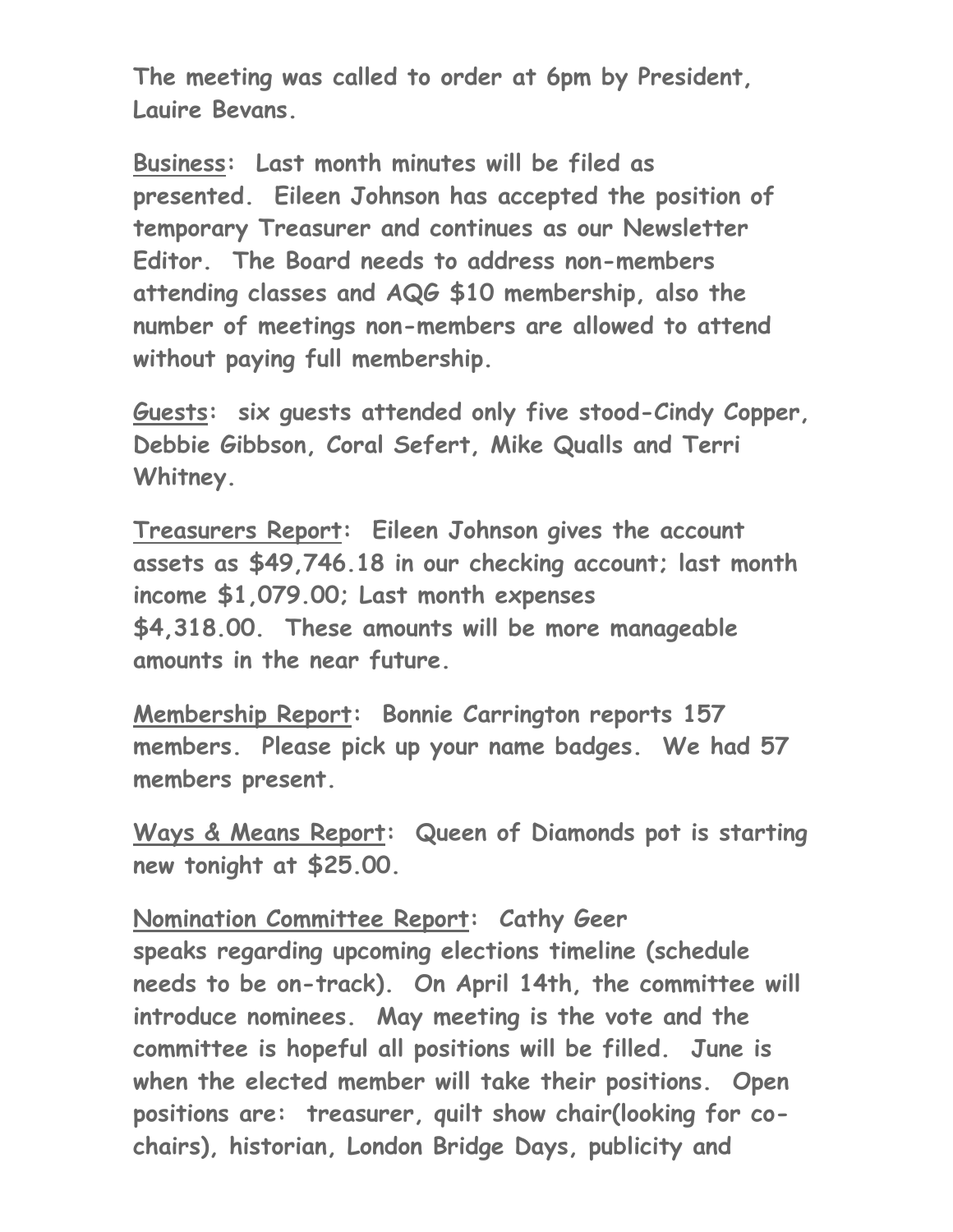**sunshine. Please talk to Kathy. Melody Myers volunteered tonight as co-treasurer position. She will not be able to attend board meetings and the quilt show.**

**Trunk Show: Mini Trunk Show of Wool Applique items was presented by Terri Gasperone. She presented many small simple projects with a variety of stitches that she produces while traveling. We are looking for members to present Trunk Shows in the future.**

**Quick zoom video presented by Ms. Lea McComas: Ms. McComas displayed some of her artistic quilts and the ability to teach via a guild workshop. A flyer was given to all members in attendance asking if we would be interested in a workshop or workshops regarding Thread Painted Portraits, Applique Raw Edge Portrait or Pet Portrait Quilts. Please visit Ms.McComas' website at** [www.leamccomas.com](http://www.leamccomas.com/) **for a better understanding of her methods and projects.**

**Zoom Workshop (Guild Paid Event): All Star Virtual Sampler Platter - 150 of our members will be receiving two emails tonight. The first will be the video links for each day's workshops along with an explanation of workshops. These workshops will be presented on Saturday and Sunday, 3/19 and 3/20/2022 from noon to 3pm. These workshops will be live videos for three hours. After the 3 hours members can access the videos for 24 hours. Once in video form members will be able to fast forward to the workshop of your choice. Most workshops are approximately 15-20 minutes each.**

**Website/Tech Team (Anastasia and Kelly) At 7:14pm Anastasia Swinkles takes us on a walk-about through our**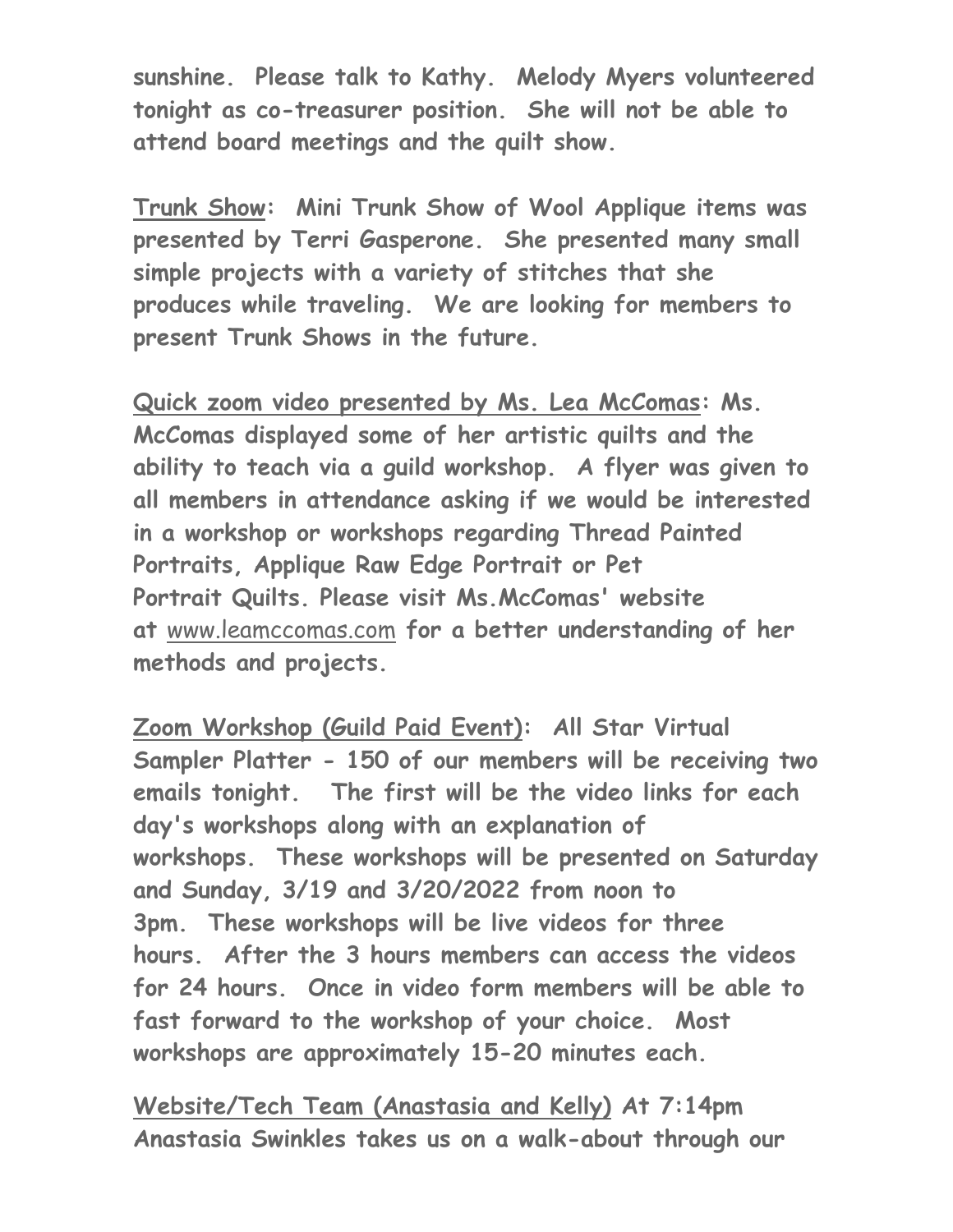**new website at WildApricot with our upcoming events and classes. Once the website is up and running, members will receive an email with login and password information. Upcoming events/classes will be in view for the next three events.** 

**Show and Tell: Stated at 7:55pm. 14 BoHo Hear Quilters display their quilts and receive a "I Survived BoHo Heart Quilt Ribbon"; Phyllis showed her Peacock and Tuscany scene; Mike Qualls showed his flannel quilt; Lisa Bazen (long-arm quilter); Anne Creek (class in October - Rose Rag Quilt with leaves in flannel); Kelly (large mystery scrappy quilt with squares and triangles); Sarah McNary (jacket made with leftover BoHo Quilt fabric); Janice Steele (sweatshirt and pillow).** 

**Queen of Diamond and 50/50 Drawing: Queen of Diamonds- 1st winner Ro DiMarco-Burnham, 2nd Shawna Martin and 3rd Anastasia Swinkles; Queen of Diamonds continues to next month. Dotty King wins \$80 in 50/50 drawing.** 

**Meeting adjourned at 8:13pm**

**Next meeting is set for April 14, 2022, 6 pm at Lake Havasu High School Library with our Trunk Show Guest, Bobbie Berquist.**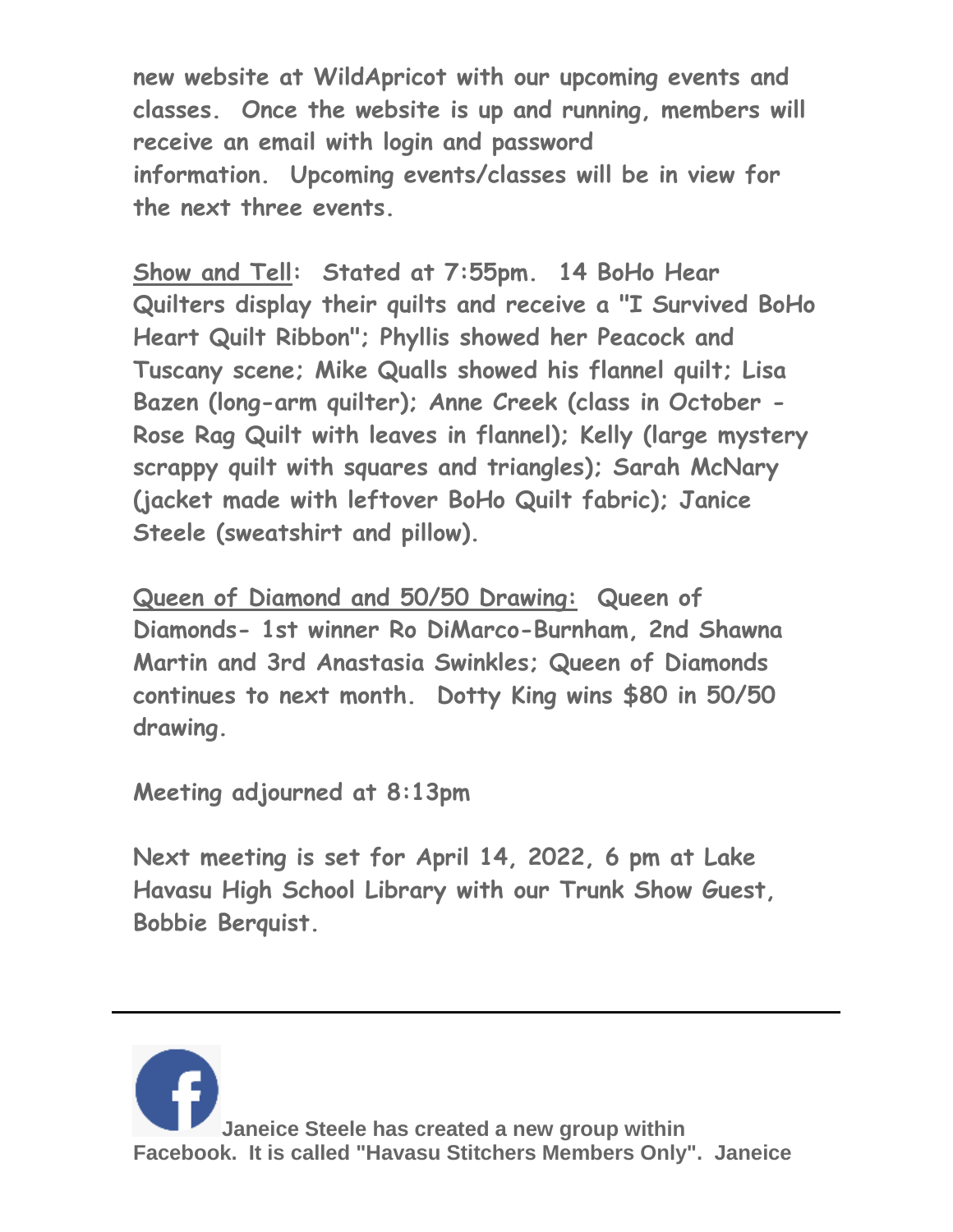**has some interesting topics for most days of the week so we can share our projects of all shapes and sizes. You need to have an upto-date membership plus have a Facebook account to join the group. If you have questions, Janeice is available at the meetings to assist anyone who needs help joining our group or has any questions.** 



If you want the newsletter to share an event, class or other news, please email Eileen Johnson at [huskie47@aol.com.](mailto:huskie47@aol.com) Please send the item by the **20th of each month**.

# **Thanks to our Member Vendors**

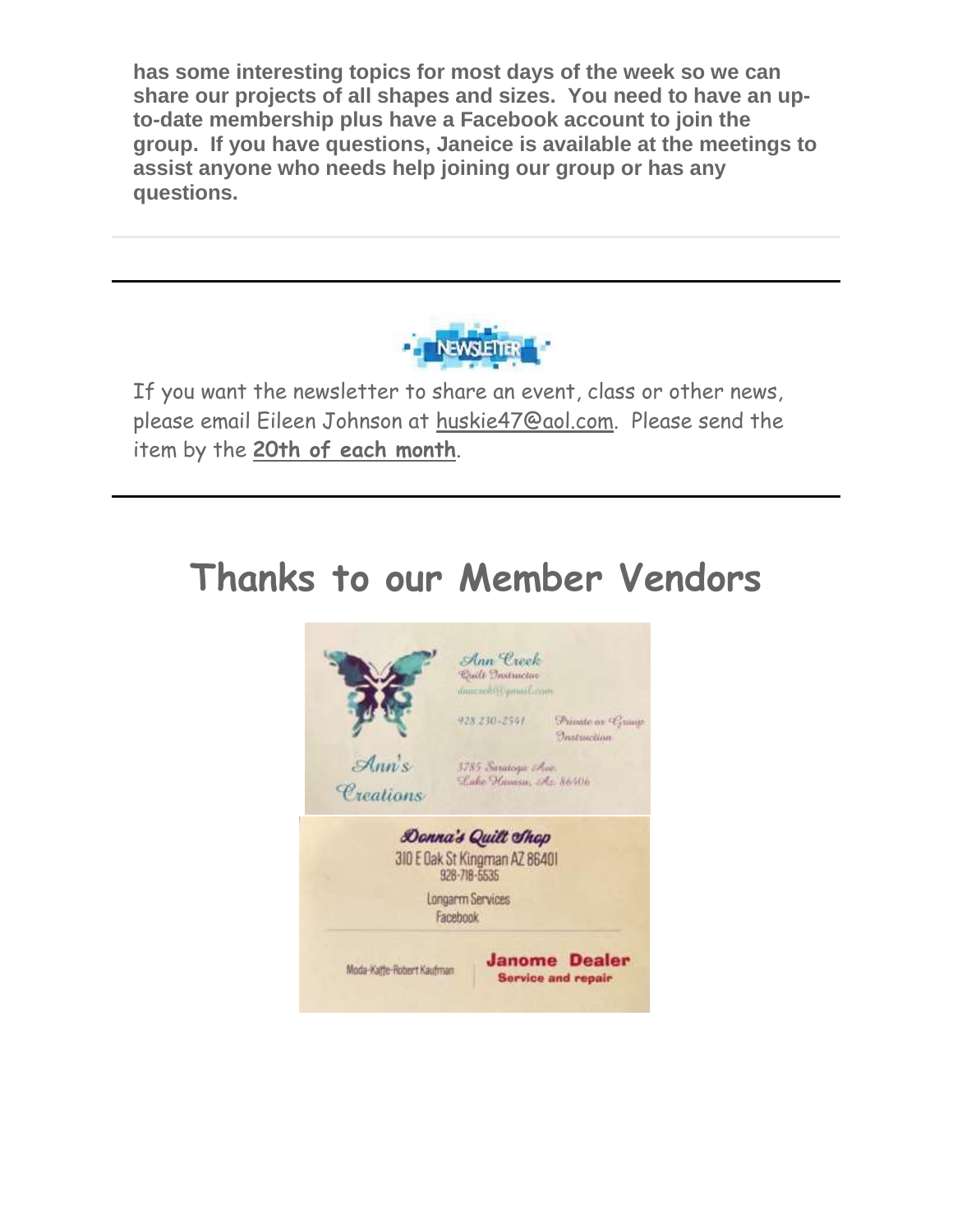

Jerry & Sheri Lilienthal<br>Quality Quilting Supplies & Long Arm Quilting Service (928)733-6331 www.FabricsUnlimited.net



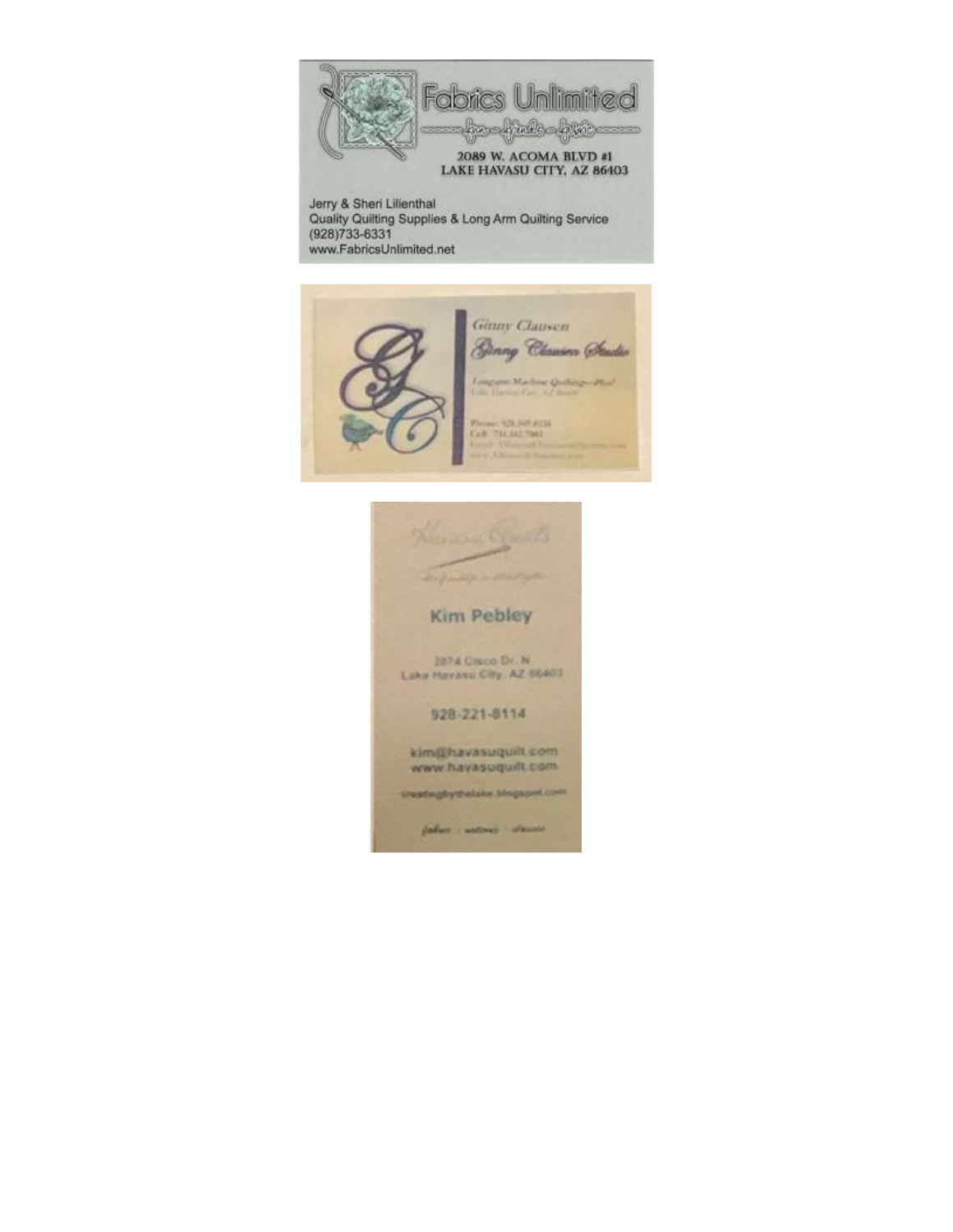

Stitch-U-Ation "Call us for your Stitch-U-Ations!"

Lewis Stephan Certified Sewing Machine Technician

 $(928) 486 - 3525$ StephLHC@yahoo.com

Cleaning . Repairs